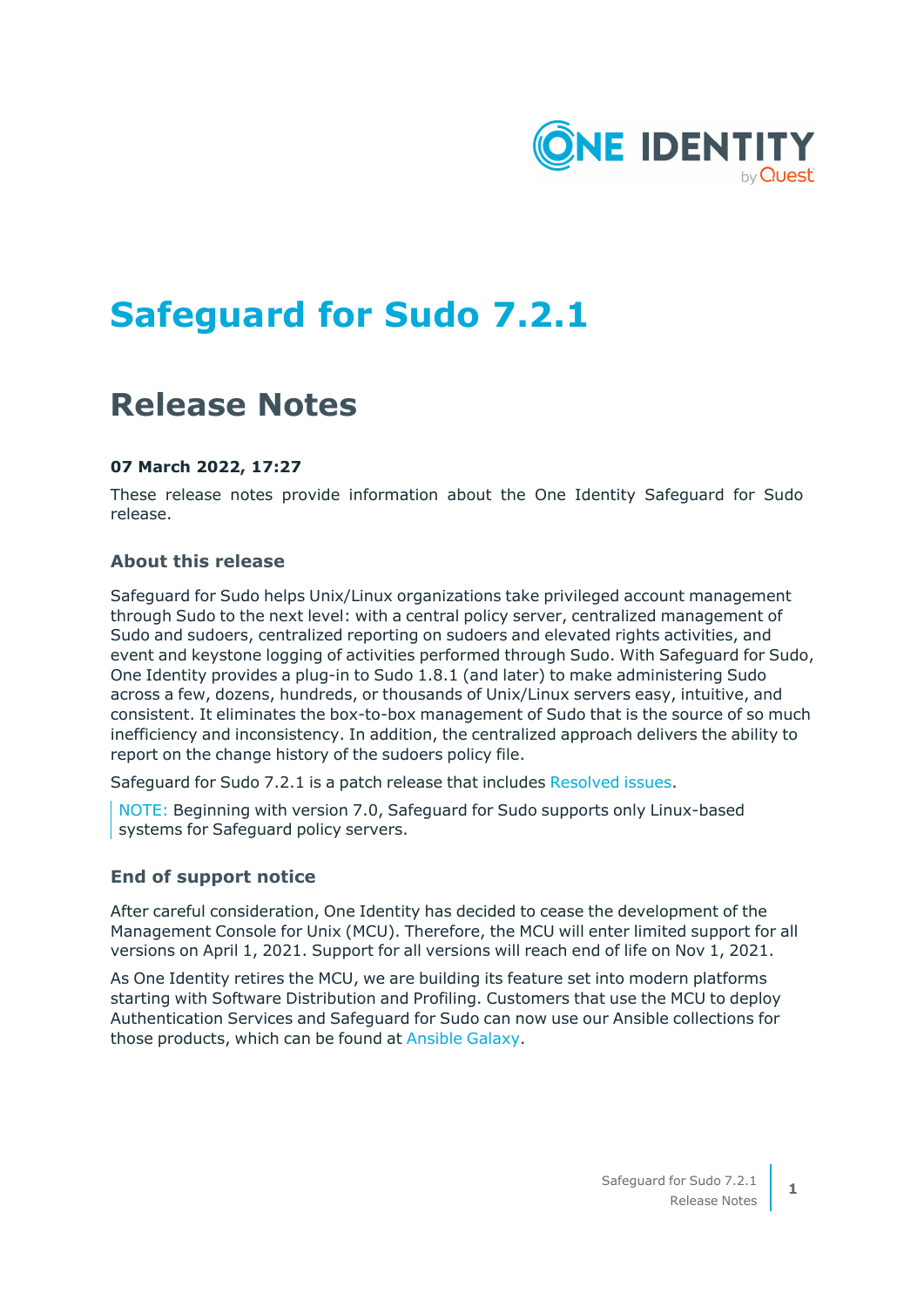

### **New features**

New features in Safeguard for Sudo 7.2.1:

- Safeguard for Sudo is shipped with OpenSSL shared objects since version 7.0. Due to recent high severity fixes in the OpenSSL library, the shipped shared objects have been upgraded to version 1.1.1m, which include the corresponding fixes.
- The text of the End-user license agreement (EULA) has been updated. Users must accept the updated EULA upon installing this product.

See also:

• [Resolved](#page-1-0) issues

### <span id="page-1-0"></span>**Resolved issues**

The following is a list of issues addressed in this release.

#### **Table 1: Resolved issues**

| <b>Resolved Issue</b>                                                                                                                                                                                                                                                                                                                                                                                                                        | <b>Issue</b><br>ΙD |
|----------------------------------------------------------------------------------------------------------------------------------------------------------------------------------------------------------------------------------------------------------------------------------------------------------------------------------------------------------------------------------------------------------------------------------------------|--------------------|
| Fixed updating the /etc/services file during policy server configuration.                                                                                                                                                                                                                                                                                                                                                                    | 287684             |
| In some cases, after unconfiguring the policy server, the policy server could<br>leave entries belonging to Privilege Manager daemons in /etc/services file<br>and the policy server configuration could result in having multiple entries.                                                                                                                                                                                                  |                    |
| Fixed issue when orphaned pmmasterd processes hang indefinitely due to<br>network disconnect.                                                                                                                                                                                                                                                                                                                                                | 288722             |
| If the policy server disconnects from the network while there is an open sudo<br>session on a client, there is a chance that the pmmasterd process handling that<br>client connection never terminates. This issue has been fixed by enabling SO<br>KEEPALIVE socket option on the socket by default. It can be disabled by<br>setting the 'masterkeepalive' configuration option to 'NO' in the pm. settings<br>product configuration file. |                    |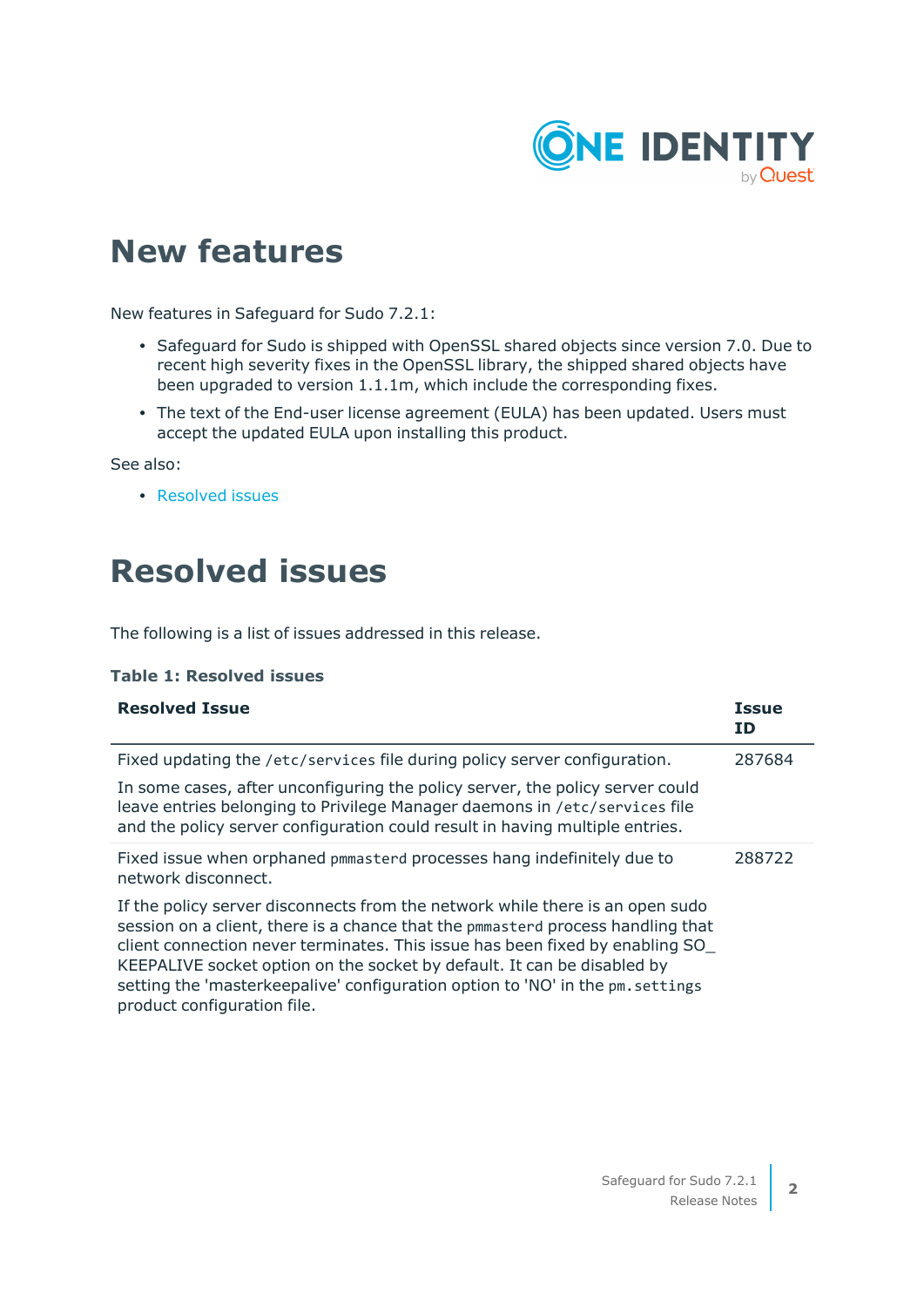| <b>Resolved Issue</b>                                                                                                                                                                                                                                                                                                                                                                                                                                      | <b>Issue</b><br><b>ID</b> |
|------------------------------------------------------------------------------------------------------------------------------------------------------------------------------------------------------------------------------------------------------------------------------------------------------------------------------------------------------------------------------------------------------------------------------------------------------------|---------------------------|
| For sudo clients, license validity could be reported wrongly for short time<br>periods.                                                                                                                                                                                                                                                                                                                                                                    | 295769                    |
| Some tools like "pmplugininfo -v" could report having no license for the<br>product for short periods of time, even if a valid license has previously been<br>installed for the policy server. These wrong messages only affected sudo<br>clients joined to the policy server and not the policy server itself.                                                                                                                                            |                           |
| On the relatively new Fedora 35, pmlogsearch failed to return search results.                                                                                                                                                                                                                                                                                                                                                                              | 296543                    |
| pmlogsearch did not previously support "protected regular" security hardening<br>option (which is enabled by default on the Fedora 35 server). This resulted the<br>tool to run on error and search results to become empty.                                                                                                                                                                                                                               |                           |
| Fixed issue when audit trail files stored on the policy server could not be trans-<br>mitted to an SPS logserver.                                                                                                                                                                                                                                                                                                                                          | 296550                    |
| When the connection between the Safeguard for Sudo policy server and an<br>SPS logserver is interrupted, IO logs are cached on the policy server if the<br>policy server is not in 'enforced' mode. Later on, when the connection is<br>restored, the cached trails can be sent to the SPS logserver by running the<br>pmauditsrv send command. This caused critical error on SPS side, the<br>received trails became corrupt, and data loss could happen. |                           |
| Linux packages now ship with native service files for systemd.                                                                                                                                                                                                                                                                                                                                                                                             | 298900                    |
| To work on older systems as well, our packages provide sysv init scripts for<br>service maintenance.                                                                                                                                                                                                                                                                                                                                                       |                           |
| Newer linux distributions however may not provide compatibility with these by<br>default: some additional packages need to be installed for that (for example<br>systemd-sysvinit / initscripts). Now these additional packages are not<br>needed any more. Note that sysv init scripts are still provided, and<br>distributions without systemd remains supported (like RHEL 6).                                                                          |                           |
| Improved git-svn handling.                                                                                                                                                                                                                                                                                                                                                                                                                                 | 300197                    |
| Prior to git-svn 1.8 it is not possible to query the version number without a<br>working repository. In order to make the user interface more convenient, we<br>postponed the version check until it is necessary. Because of this it is less<br>likely to get warnings about missing or incompatible programs, however with<br>this change the dependency is less obvious.                                                                                |                           |
| Fixed a race condition between pmmasterd and pmlogsrvd.                                                                                                                                                                                                                                                                                                                                                                                                    | 300333                    |
| There is a rare race condition between pmlogsrvd and pmmasterd when they<br>both access the same event in the database. From now on pmlogsrvd detects<br>such a situation and solves the problem by restarting the affected database                                                                                                                                                                                                                       |                           |

**ONE IDENTITY** 

operation.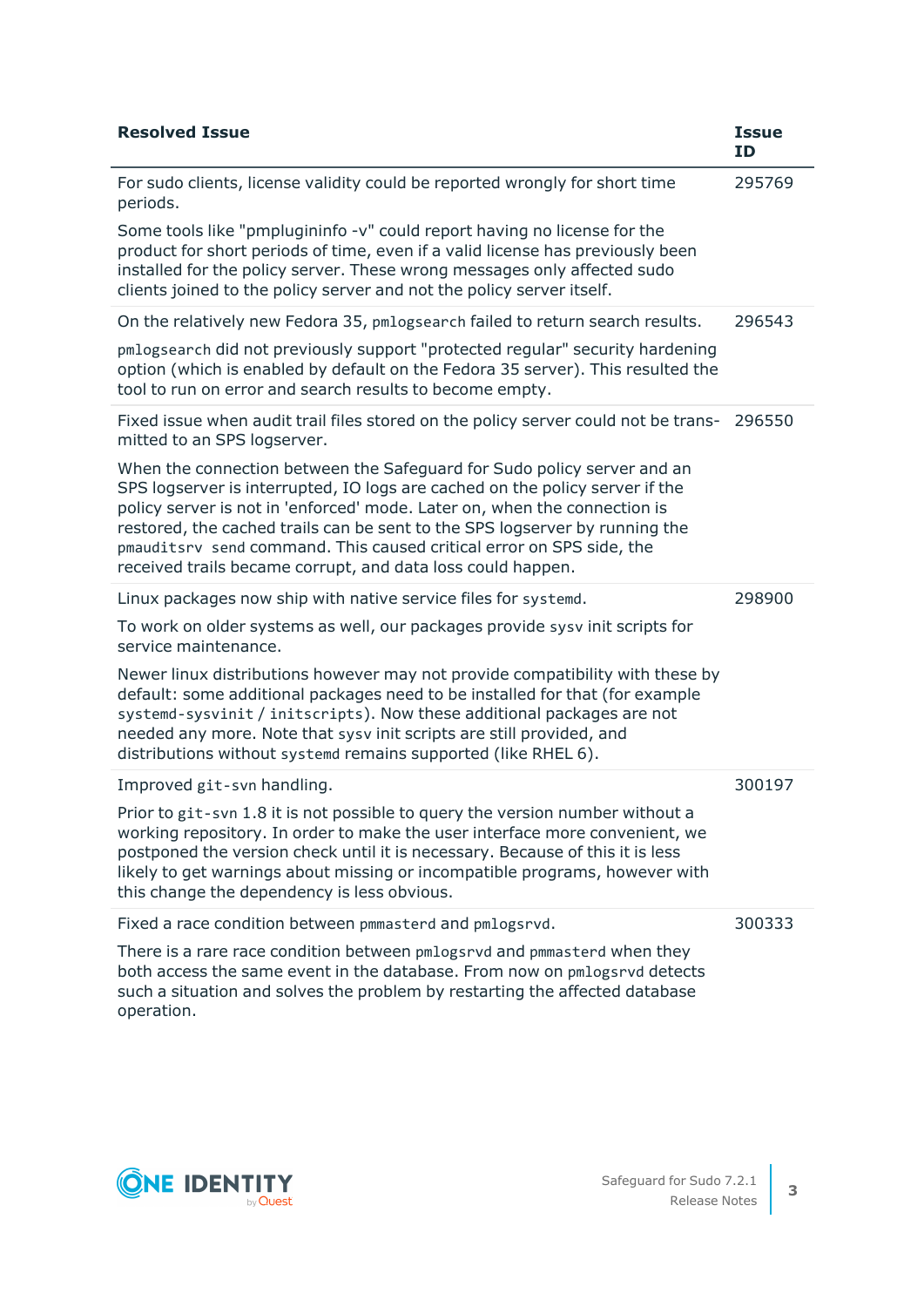# <span id="page-3-0"></span>**Supported platforms**

The following table provides a list of supported platforms for Safeguard for Sudo clients.

NOTE: Beginning with version 7.2.1, Safeguard for Sudo supports only Linux-based systems for Safeguard policy servers.

| <b>Platform</b>                                           | <b>Version</b>                   | <b>Architecture</b>                                                         |
|-----------------------------------------------------------|----------------------------------|-----------------------------------------------------------------------------|
| Amazon Linux                                              | AMI, 2                           | x86 64                                                                      |
| <b>CentOS Linux</b>                                       | 6, 7, 8                          | Current Linux architectures: s390x,<br>PPC64, PPC64le, x86, x86_64, AARCH64 |
| Debian                                                    | Current<br>supported<br>releases | x86_64, x86, AARCH64                                                        |
| Fedora Linux                                              | Current<br>supported<br>releases | x86 64, x86, AARCH64                                                        |
| OpenSuSE                                                  | Current<br>supported<br>releases | x86_64, x86, AARCH64                                                        |
| Oracle Enterprise Linux<br>(OEL)                          | 6, 7, 8                          | Current Linux architectures: s390x,<br>PPC64, PPC64le, x86, x86_64, AARCH64 |
| Red Hat Enterprise Linux<br>(RHEL)                        | 6, 7, 8                          | Current Linux architectures: s390x,<br>PPC64, PPC64le, x86, x86_64, AARCH64 |
| <b>SuSE Linux Enterprise</b><br>Server (SLES)/Workstation | 11 SP4, 12, 15                   | Current Linux architectures: s390x,<br>PPC64, PPC64le, x86, x86_64, AARCH64 |
| Ubuntu                                                    | Current<br>supported<br>releases | x86_64, x86, AARCH64                                                        |

**Table 2: Linux supported platforms — server and plugin**

### **Table 3: Unix and Mac supported platforms — plugin**

| <b>Platform</b> | <b>Version</b>            | <b>Architecture</b> |
|-----------------|---------------------------|---------------------|
| Apple MacOS     | $10.15$ or later          | x86 64, ARM64       |
| FreeBSD         | 12.x, 13.x                | x32, x64            |
| HP-UX           | 11.31                     | PA, IA-64           |
| IBM AIX         | 6.1 TL9, 7.1 TL3, 7.2     | Power $4+$          |
| Oracle Solaris  | 10 8/11 (Update 10), 11.x | SPARC, x64          |

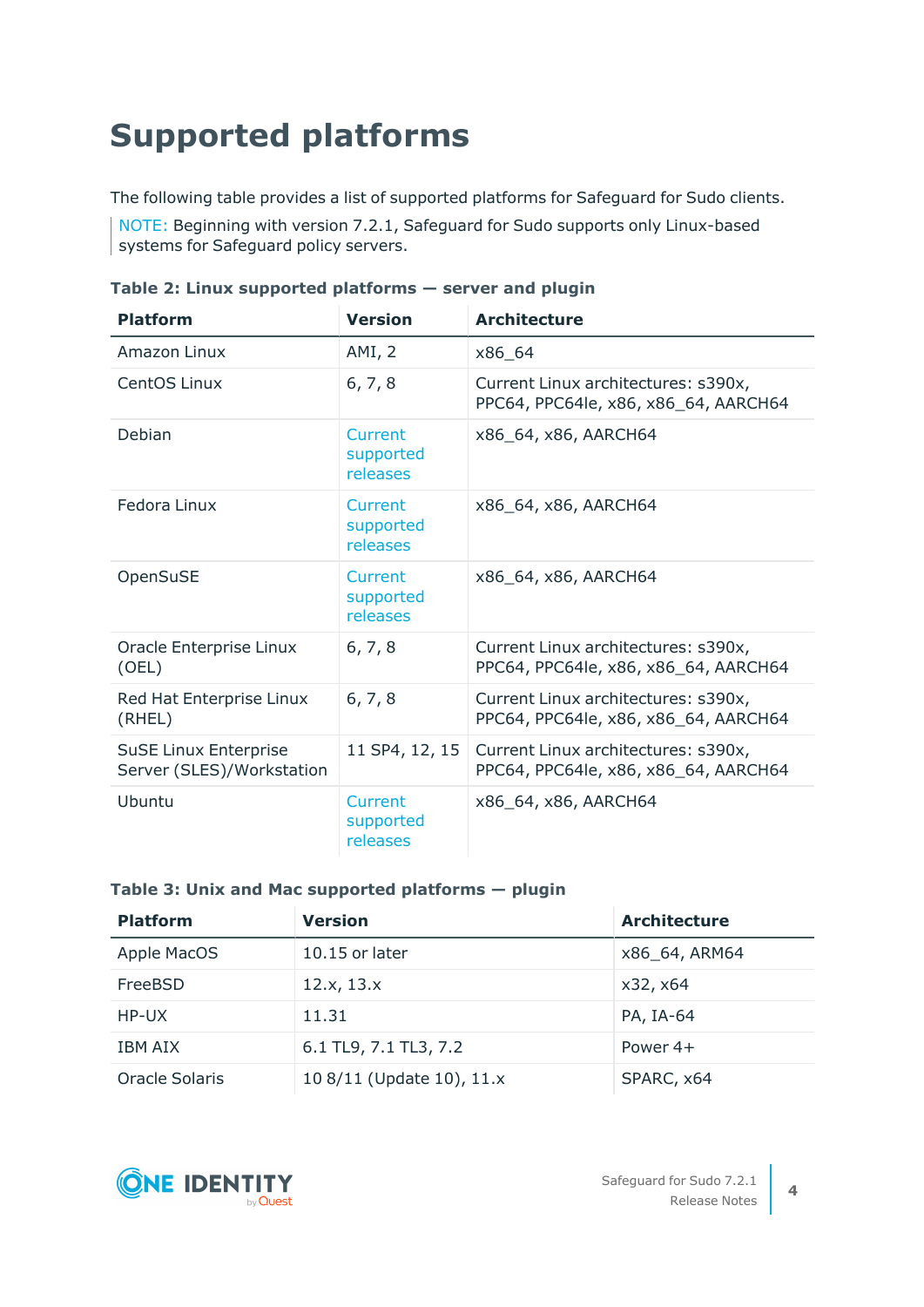# **System requirements**

Before installing Safeguard 7.2.1, ensure that your system meets the following minimum hardware and software requirements.

NOTE: Beginning with version 7.2.1, Safeguard for Sudo supports only Linux-based systems for Safeguard policy servers.

### **Table 4: Hardware and software requirements**

| <b>Component</b>    | <b>Requirements</b>                                                                                                                                                                                                                                                                                                                            |
|---------------------|------------------------------------------------------------------------------------------------------------------------------------------------------------------------------------------------------------------------------------------------------------------------------------------------------------------------------------------------|
| Operating systems   | See Supported platforms to review a list of platforms that<br>support Safeguard clients.                                                                                                                                                                                                                                                       |
| Disk space          | 80 MB of disk space for program binaries and manuals for<br>each architecture.                                                                                                                                                                                                                                                                 |
|                     | Considerations:                                                                                                                                                                                                                                                                                                                                |
|                     | • At a minimum, you must have 80 MB of free disk space.<br>The directories in which the binaries are installed must<br>have sufficient disk space available on a local disk drive<br>rather than a network drive. Before you install<br>Safeguard, ensure that the partitions that will contain<br>/opt/quest have sufficient space available. |
|                     | • Sufficient space for the keystroke logs, application logs,<br>and event logs. The size of this space depends on the<br>number of servers, the number of commands, and the<br>number of policies configured.                                                                                                                                  |
|                     | • The space can be on a network disk drive rather than a<br>local drive.                                                                                                                                                                                                                                                                       |
|                     | • The server hosting Safeguard must be a separate<br>machine dedicated to running the pmmasterd daemon.                                                                                                                                                                                                                                        |
| <b>SSH software</b> | You must install and configure SSH client and server software<br>on all policy server hosts.                                                                                                                                                                                                                                                   |
|                     | You must also install SSH client software on all hosts that will<br>use the Sudo Plugin.                                                                                                                                                                                                                                                       |
|                     | You must enable access to SSH as the root user on the policy<br>server hosts during configuration of the policy servers. Both<br>OpenSSH 4.3 (and later) and Tectia SSH 6.4 (and later) are<br>supported.                                                                                                                                      |
| Processor           | Policy Servers: 4 cores                                                                                                                                                                                                                                                                                                                        |
| <b>RAM</b>          | Policy Servers: 8GB                                                                                                                                                                                                                                                                                                                            |

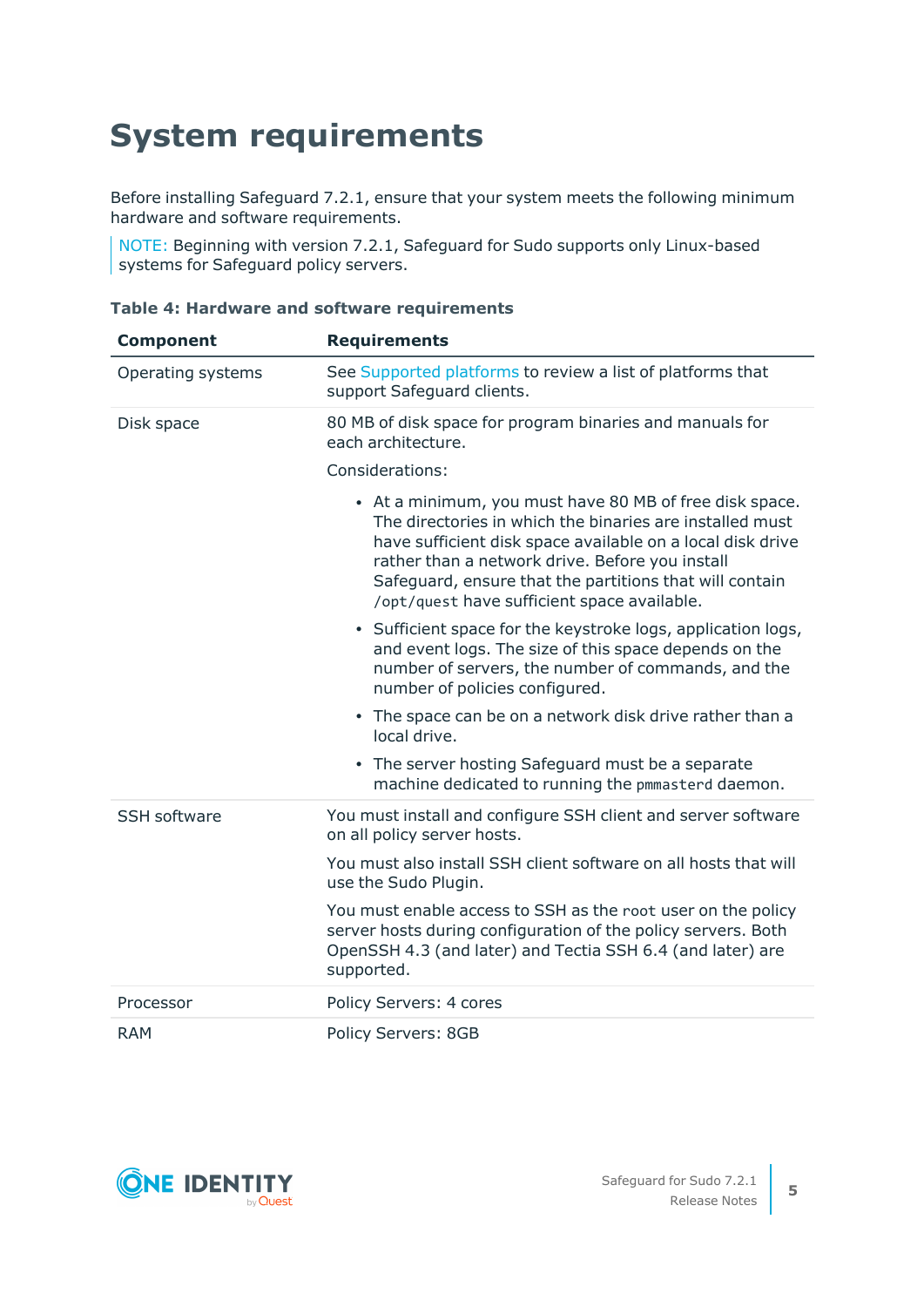| <b>Systems Required</b>      | <b>Minimum Requirements</b>                |
|------------------------------|--------------------------------------------|
| <b>Primary Policy Server</b> | • Supported Unix or Linux operating system |
|                              | • SSH (ssh-keyscan binary)                 |
| Host System                  | • Supported Unix, Linux, or macOS platform |
|                              | • SSH (ssh-keyscan binary)                 |
|                              | • Sudo 1.8.1 (or later)                    |

#### **Table 5: Primary policy server and host system installation requirements**

### **Upgrade and compatibility**

Safeguard for Sudo supports a direct upgrade installation from versions 2.0 and higher. The Safeguard software in this release is provided using platform-specific installation packages. For more information on upgrading, see the *One Identity Safeguard for Sudo Administration Guide*.

One Identity recommends that:

- You upgrade your policy server (Master) systems before Sudo plugins, and that a policy server is run at the same or higher level than Sudo plugins.
- All policy server systems and Sudo plugins are upgraded to the latest version to take advantage of all new features.

The upgrade process will create symbolic links to ensure that your existing paths function correctly.

## **Product licensing**

Although licenses are allocated on a per-agent basis, you install licenses on Safeguard policy servers.

No special commands are required to register or license the clients with policy servers. Hosts using the Safeguard agents are automatically granted a license once a request is received on the Safeguard policy server by means of the sudo client program.

#### *To install a license file*

- 1. Copy the .dlv license file to the policy server.
- 2. To install the license, run:

```
# /opt/quest/sbin/pmlicense -1 <license file>
```
This command displays your currently installed license and the details of the new license to be installed.

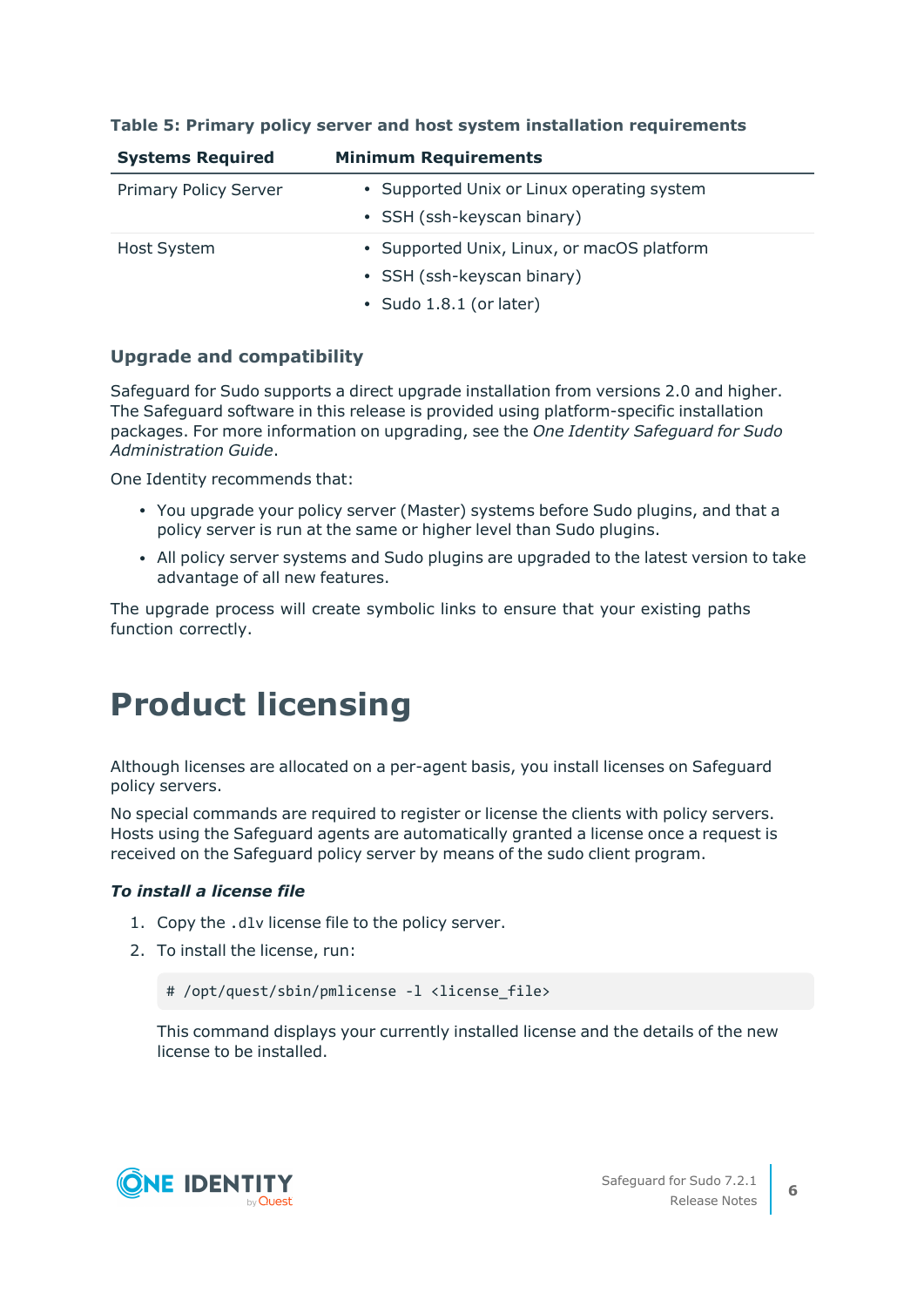- 3. When it asks, "Would you like to install the new license (Y/N) [Y]?", press **Enter**, or type: **Y**
- 4. If there are other policy servers configured in your policy server group, it forwards the license configuration to the other servers.

See the *One Identity Safeguard for Sudo Administration Guide* for more information about the syntax and usage of the pmlicense command.

### **Upgrade and installation instructions**

NOTE: Due to a change in the communication protocol, using 7.1 or later clients and servers with 7.0 clients and servers is not supported. One Identity recommends you upgrade all of your 7.0 installations to 7.1 or later versions. Installations of release 6.x are not affected and can still be used with 7.1.

### **Upgrade instructions**

For information on upgrading Safeguard for Sudo, see *Upgrade Safeguard for Sudo* in *Safeguard for Sudo Administration Guide*.

### **Upgrading your license**

Depending on whether you are upgrading Safeguard for Sudo from a version earlier than 7.0 or from version 7.x, handling your license is different.

- <sup>l</sup> **Upgrading from a version 7.x:** If you have purchased Safeguard for Sudo version 7.x without owning an earlier version, you will receive a new license. In this case, you do not have to perform any extra steps and can proceed with the upgrade process.
- <sup>l</sup> **Upgrading from a version earlier than 7.0:** The product licensing changed with Safeguard for Sudo version 7.0. If you are upgrading Safeguard for Sudo from a version earlier than 7.0 to version 7.x, you must upgrade your license first.

In this case, make sure that you have received you upgraded license before starting the upgrade process.

When client machines attempt to join to the policy server using the pmjoin or pmjoin plugin command, if you do not have the proper license, the following error message is displayed:

- \*\*\* Checking connection to policy server host <policy-server> [FAIL]
- ERROR: policy server <policy-server> has no valid license (for QPM4U)
- ERROR: Unable to connect to any policy servers

To display a summary of the combined licenses configured on this host, enter the following command without any options

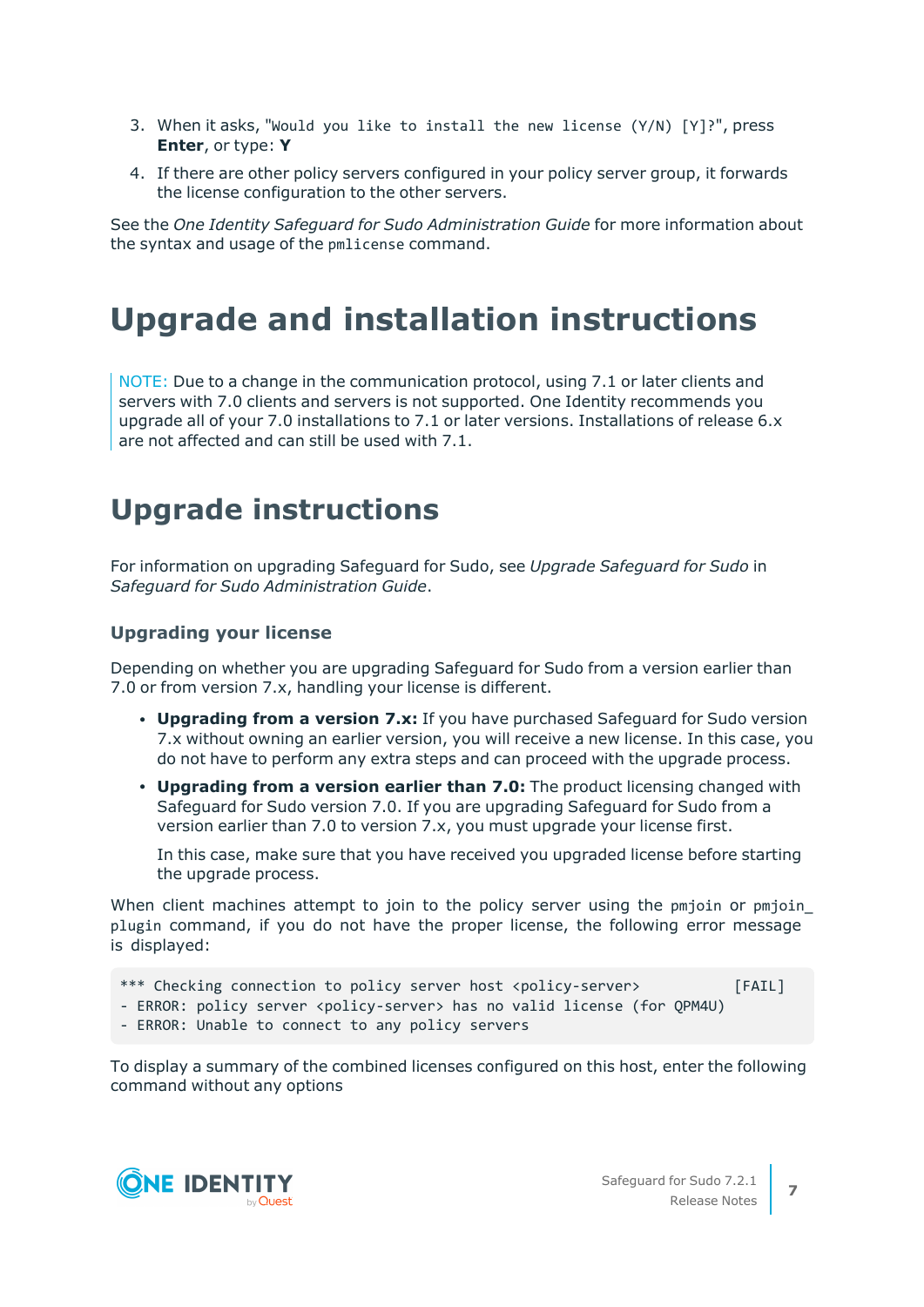pmlicense

To install a license, enter the following command. For more information on license installation, see *Installing licenses* in *Safeguard for Sudo Administration Guide*.

```
pmlicense -1 <path-to-dlv-file>
```
• If the license file is valid, the installer displays the following:

The selected license file (<path-to-dlv-file>) contains a valid license

• If the license file is not valid, the installer displays the following error:

```
Error: This license file is not valid. Please contact Quest Licensing for
a new license file.
```
You will receive the following message after the license is installed, depending the success of the installation:

• If the license is successfully installed:

```
** Successfully installed new license
```
 $\cdot$  If the license install is failed:

```
** Error: Cannot configure new license from file <path-to-dlv-file>
```
### **More resources**

Additional information is available from the following:

- Online product documentation: [https://support.oneidentity.com/safeguard-for](https://support.oneidentity.com/privilege-manager-for-sudo/technical-documents)[sudo/technical-documents](https://support.oneidentity.com/privilege-manager-for-sudo/technical-documents)
- One Identity Privileged Account Management forum: <https://www.quest.com/community/one-identity/unix-access-management/>

### **Globalization**

This section contains information about installing and operating this product in non-English configurations, such as those needed by customers outside of North America. This section does not replace the materials about supported platforms and configurations found elsewhere in the product documentation.

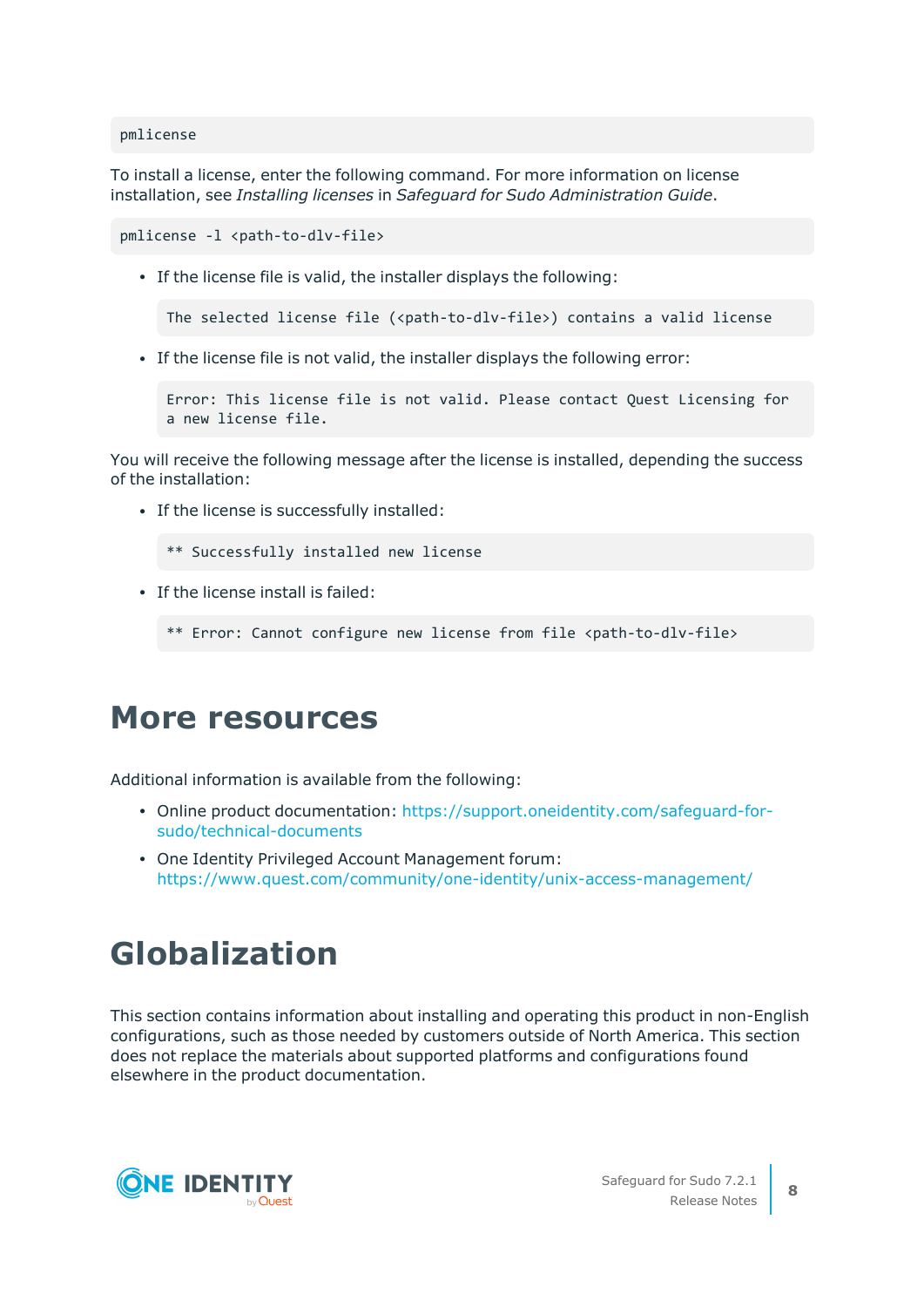This release supports any single-byte character set. Double-byte or multi-byte character sets are not supported. In this release, all product components should be configured to use the same or compatible character encodings and should be installed to use the same locale and regional options. This release is targeted to support operations in the following regions: North America, Western Europe and Latin America.

## **About us**

One Identity solutions eliminate the complexities and time-consuming processes often required to govern identities, manage privileged accounts and control access. Our solutions enhance business agility while addressing your IAM challenges with on-premises, cloud and hybrid environments.

### **Contacting us**

For sales and other inquiries, such as licensing, support, and renewals, visit [https://www.oneidentity.com/company/contact-us.aspx.](https://www.oneidentity.com/company/contact-us.aspx)

### **Technical support resources**

Technical support is available to One Identity customers with a valid maintenance contract and customers who have trial versions. You can access the Support Portal at [https://support.oneidentity.com/.](https://support.oneidentity.com/)

The Support Portal provides self-help tools you can use to solve problems quickly and independently, 24 hours a day, 365 days a year. The Support Portal enables you to:

- Submit and manage a Service Request
- View Knowledge Base articles
- Sign up for product notifications
- Download software and technical documentation
- View how-to videos at [www.YouTube.com/OneIdentity](http://www.youtube.com/OneIdentity)
- Engage in community discussions
- Chat with support engineers online
- View services to assist you with your product

**Copyright 2022 One Identity LLC. ALL RIGHTS RESERVED.**

**ONE IDENTITY**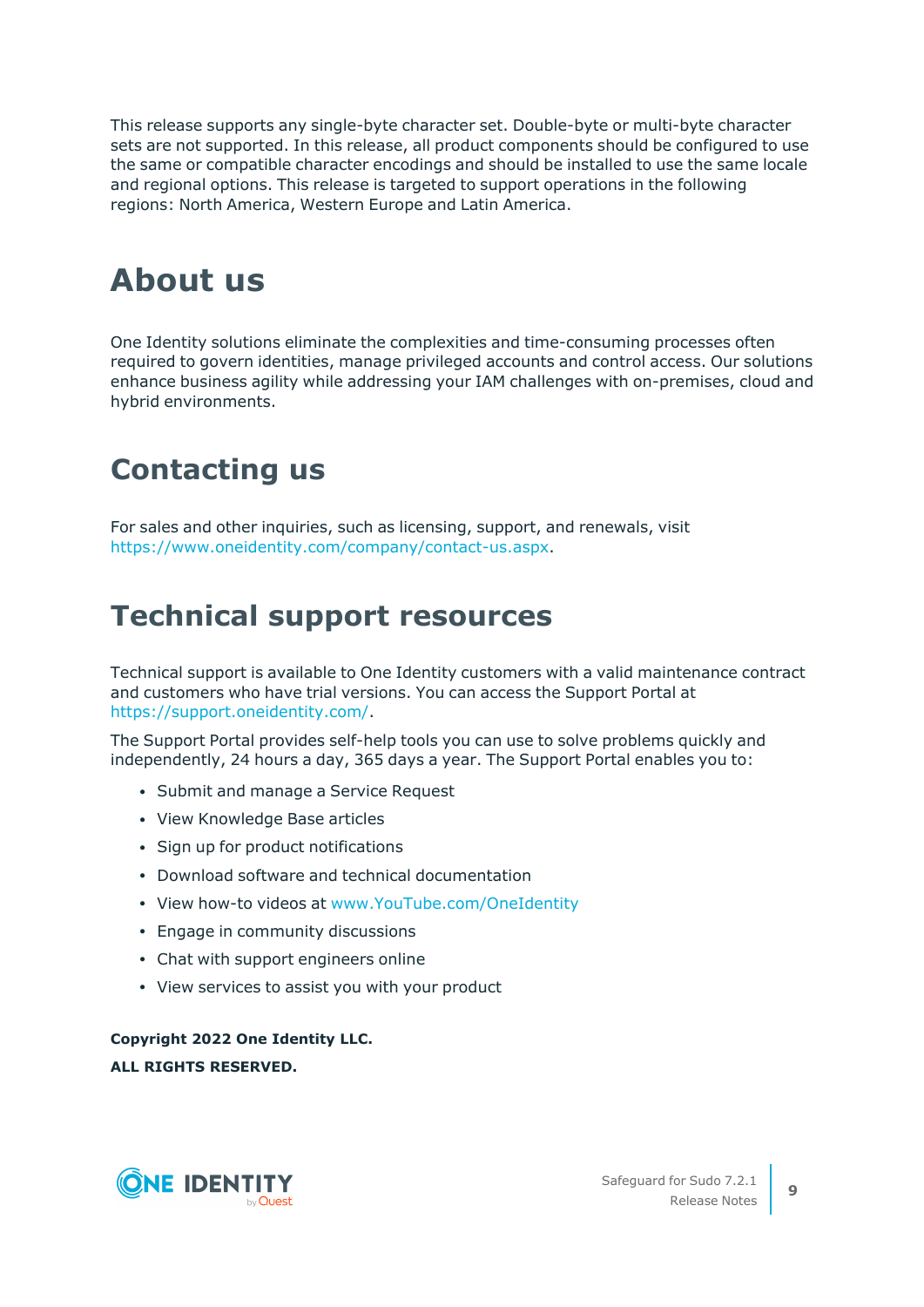This guide contains proprietary information protected by copyright. The software described in this guide is furnished under a software license or nondisclosure agreement. This software may be used or copied only in accordance with the terms of the applicable agreement. No part of this guide may be reproduced or transmitted in any form or by any means, electronic or mechanical, including photocopying and recording for any purpose other than the purchaser's personal use without the written permission of One Identity LLC .

The information in this document is provided in connection with One Identity products. No license, express or implied, by estoppel or otherwise, to any intellectual property right is granted by this document or in connection with the sale of One Identity LLC products. EXCEPT AS SET FORTH IN THE TERMS AND CONDITIONS AS SPECIFIED IN THE LICENSE AGREEMENT FOR THIS PRODUCT, ONE IDENTITY ASSUMES NO LIABILITY WHATSOEVER AND DISCLAIMS ANY EXPRESS, IMPLIED OR STATUTORY WARRANTY RELATING TO ITS PRODUCTS INCLUDING, BUT NOT LIMITED TO, THE IMPLIED WARRANTY OF MERCHANTABILITY, FITNESS FOR A PARTICULAR PURPOSE, OR NON-INFRINGEMENT. IN NO EVENT SHALL ONE IDENTITY BE LIABLE FOR ANY DIRECT, INDIRECT, CONSEQUENTIAL, PUNITIVE, SPECIAL OR INCIDENTAL DAMAGES (INCLUDING, WITHOUT LIMITATION, DAMAGES FOR LOSS OF PROFITS, BUSINESS INTERRUPTION OR LOSS OF INFORMATION) ARISING OUT OF THE USE OR INABILITY TO USE THIS DOCUMENT, EVEN IF ONE IDENTITY HAS BEEN ADVISED OF THE POSSIBILITY OF SUCH DAMAGES. One Identity makes no representations or warranties with respect to the accuracy or completeness of the contents of this document and reserves the right to make changes to specifications and product descriptions at any time without notice. One Identity does not make any commitment to update the information contained in this document.

If you have any questions regarding your potential use of this material, contact:

One Identity LLC. Attn: LEGAL Dept 4 Polaris Way Aliso Viejo, CA 92656

Refer to our Web site ([http://www.OneIdentity.com](http://www.oneidentity.com/)) for regional and international office information.

#### **Patents**

One Identity is proud of our advanced technology. Patents and pending patents may apply to this product. For the most current information about applicable patents for this product, please visit our website at [http://www.OneIdentity.com/legal/patents.aspx.](http://www.oneidentity.com/legal/patents.aspx)

#### **Trademarks**

One Identity and the One Identity logo are trademarks and registered trademarks of One Identity LLC. in the U.S.A. and other countries. For a complete list of One Identity trademarks, please visit our website at [www.OneIdentity.com/legal.](http://www.oneidentity.com/legal) All other trademarks are the property of their respective owners.

#### **Legend**

**WARNING: A WARNING icon highlights a potential risk of bodily injury or property damage, for which industry-standard safety precautions are advised. This icon is often associated with electrical hazards related to hardware.**

**CAUTION: A CAUTION icon indicates potential damage to hardware or loss of data if instructions are not followed.**

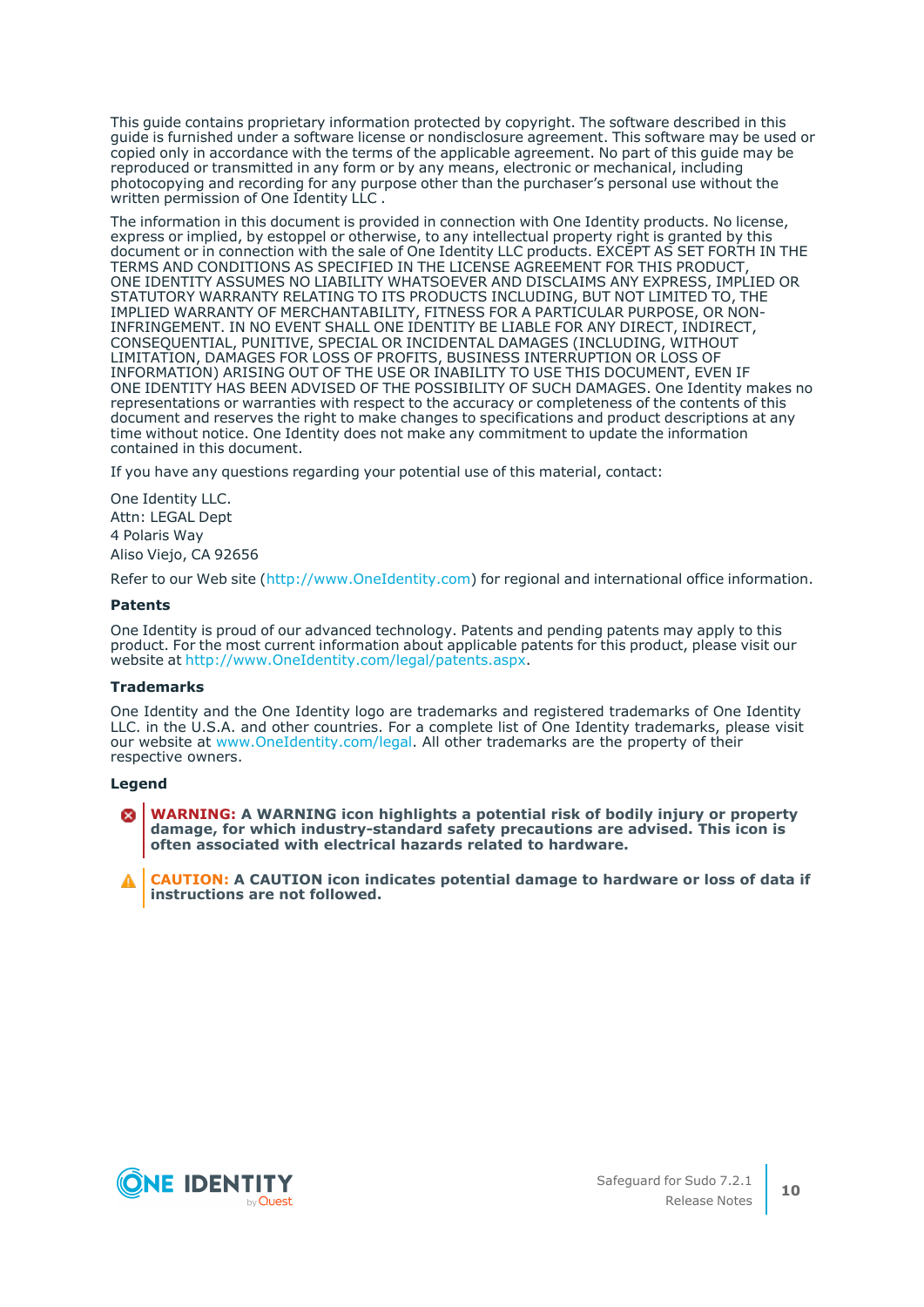# **Third-party contributions**

This product contains some third-party components (listed below). Copies of their licenses may be found at referencing <https://www.oneidentity.com/legal/license-agreements.aspx>. Source code for components marked with an asterisk (\*) is available at [http://opensource.quest.com.](http://opensource.quest.com/)

|  |  |  |  | <b>Table 6: List of Third-Party Contributions</b> |
|--|--|--|--|---------------------------------------------------|
|--|--|--|--|---------------------------------------------------|

| <b>Component</b>                   | <b>License or Acknowledgement</b>                                                                                                                                     |
|------------------------------------|-----------------------------------------------------------------------------------------------------------------------------------------------------------------------|
| <b>APR Apache</b><br>Runtime 1.4.5 | This product includes software developed by the Apache Software<br>Foundation (http://www.apache.org) Version 2.0, January 2004                                       |
|                                    | This component is governed by the Apache License                                                                                                                      |
| <b>APR Utilities</b><br>2.0        | This product includes software developed by the Apache Software<br>Foundation (http://www.apache.org) Version 2.0, January 2004                                       |
|                                    | This component is governed by the Apache License                                                                                                                      |
| Dash 0.5.11.1                      | Copyright (c) 1989-1994 The Regents of the University of California. All<br>rights reserved.                                                                          |
|                                    | Copyright (c) 1997 Christos Zoulas. All rights reserved.                                                                                                              |
|                                    | Copyright (c) 1997-2005 Herbert Xu. All rights reserved.                                                                                                              |
| expat 2.0.1                        | Copyright (c) 1998, 1999, 2000, Thai Open Source Center Ltd and Clark<br>Cooper                                                                                       |
|                                    | Copyright (c) 2001, 2002, 2003, 2004, 2005, 2006 Expat maintainers                                                                                                    |
|                                    | This component is governed by MIT expat 2.0.1                                                                                                                         |
| <b>Less 418</b>                    | Copyright 1984-2007 Mark Nudelman                                                                                                                                     |
| MirBSD Korn                        | Copyright 2002-2020 mirabilos                                                                                                                                         |
| Shell r59b                         | Copyright 2015, 2017, 2020 KO Myung-Hun                                                                                                                               |
|                                    | Copyright 2015 Daniel Richard G.                                                                                                                                      |
|                                    | Copyright 2017 Giacomo Tesio                                                                                                                                          |
|                                    | All rights reserved.                                                                                                                                                  |
|                                    | Copyright 2008, 2009 Lukas U.                                                                                                                                         |
|                                    | Copyright 2008, 2009 mirabilos                                                                                                                                        |
|                                    | This component is governed by the MirOS license                                                                                                                       |
| OpenSSL<br>1.1.1                   | Copyright 1995 -1998 Eric Young (eay@cryptsoft.com) All rights<br>reserved. This product includes cryptographic software written by Eric<br>Young (eay@cryptsoft.com) |
|                                    | Copyright 1995-1998 Tim Hudson. This product includes software<br>written by Tim Hudson (tjh@cryptsoft.com)                                                           |

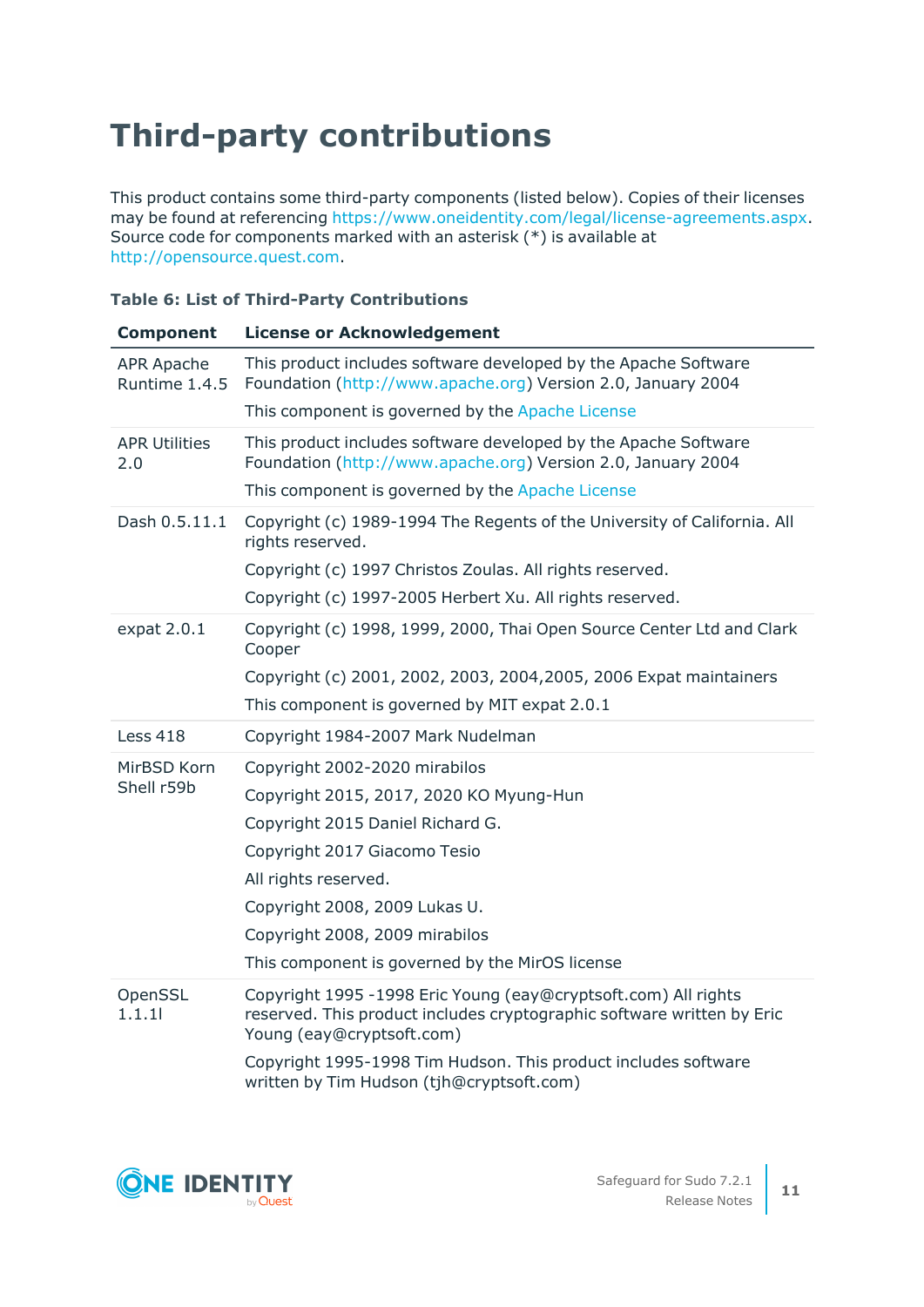| <b>Component</b>     | <b>License or Acknowledgement</b>                                                                                                 |
|----------------------|-----------------------------------------------------------------------------------------------------------------------------------|
|                      | All rights reserved.                                                                                                              |
|                      | This component is governed by the OpenSSL 1998-2019 license.<br>Copyright (c) 1998-2019 The OpenSSL Project. All rights reserved. |
|                      | This product includes software developed by the OpenSSL Project for use<br>in the OpenSSL Toolkit. (https://www.openssl.org/).    |
| protobuf-c           | Copyright 2008-2016, Dave Benson and the protobuf-c authors                                                                       |
| 1.3.3                | All rights reserved.                                                                                                              |
|                      | This component is governed by the BSD-Protobuf-c 1.3.3 license.                                                                   |
| Subversion<br>1.6.15 | This product includes software developed by the Apache Software<br>Foundation (http://www.apache.org) Version 2.0, January 2004   |
|                      | This component is governed by the Apache License                                                                                  |
| Sudo 1.9.2           | Copyright 1994-1996, 1998-2020 Todd C. Miller                                                                                     |
|                      | Copyright 2001 Emin Martinian                                                                                                     |
|                      | Copyright 2011 Daniel Kopecek                                                                                                     |
|                      | Copyright 2009 Christian S.J. Peron                                                                                               |
|                      | Copyright 2014 Oracle and/or its affiliates                                                                                       |
|                      | Copyright 2008 Otto Moerbeek                                                                                                      |
|                      | Copyright 1989, 1990, 1991, 1993 The Regents of the University of<br>California. All rights reserved.                             |
|                      | Copyright 2011, VMware, Inc. All rights reserved.                                                                                 |
|                      | Copyright 2000 The NetBSD Foundation, Inc. All rights reserved.                                                                   |
|                      | Copyright 1996 by Internet Software Consortium                                                                                    |
|                      | Copyright 1996 David Mazieres                                                                                                     |
|                      | Copyright 2008 Damien Miller                                                                                                      |
|                      | Copyright 2013 Markus Friedl                                                                                                      |
|                      | Copyright 2017 Theo de Raadt                                                                                                      |
|                      | Copyright 2008 Damien Miller                                                                                                      |
|                      | Copyright 2014 Theo de Raadt                                                                                                      |
|                      | Copyright 2014 Bob Beck                                                                                                           |
|                      | Copyright 1995-2017 Jean-loup Gailly and Mark Adler                                                                               |
|                      | Copyright 2008-2018 Dave Benson and the protobuf-c authors                                                                        |
|                      | All rights reserved.                                                                                                              |

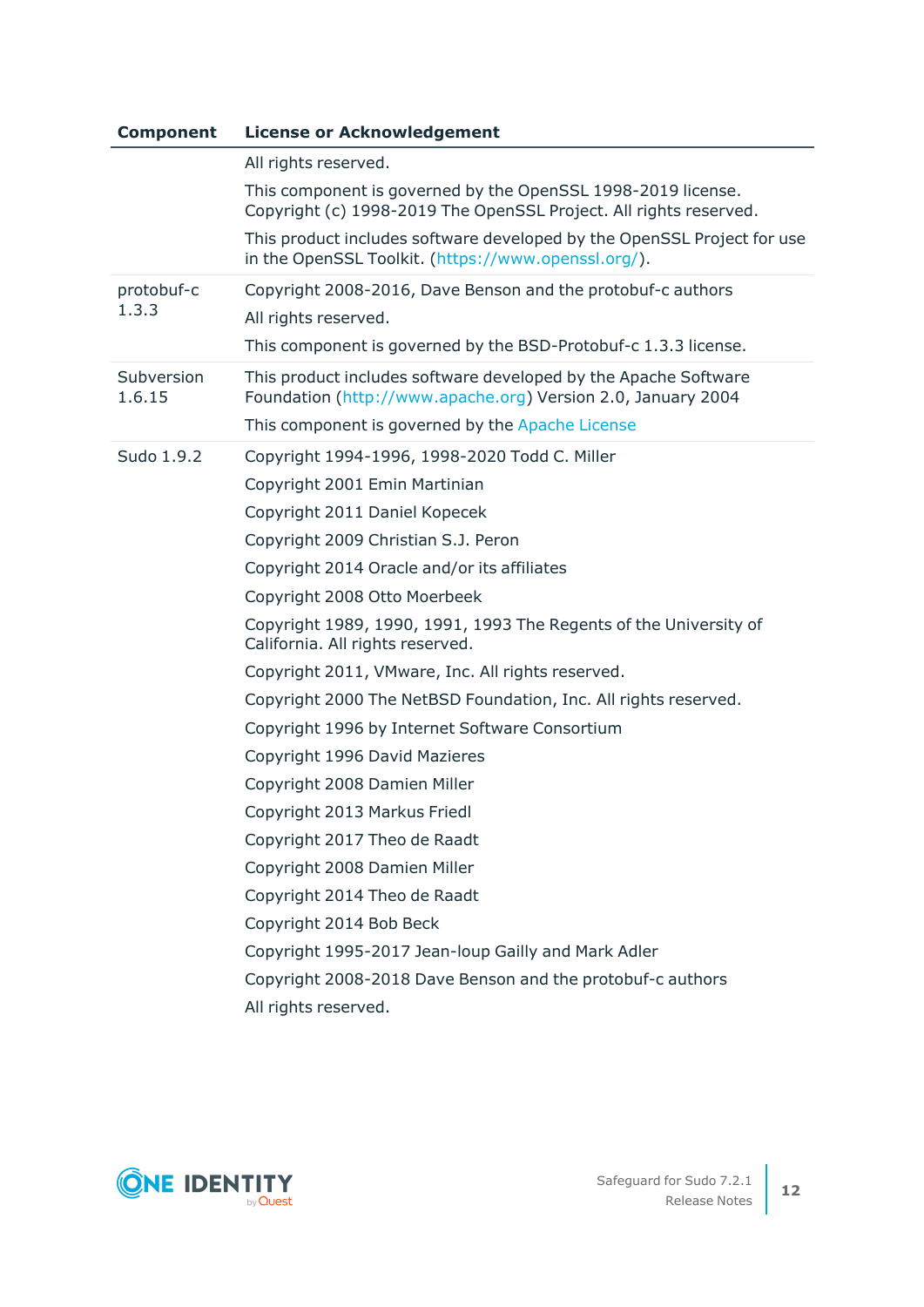| <b>Component</b> | <b>License or Acknowledgement</b>                                                |  |  |
|------------------|----------------------------------------------------------------------------------|--|--|
|                  | Sudo is distributed under an ISC-style license                                   |  |  |
| tcsh 6.22.02     | Copyright 2007 Clarius Consulting, Manas Technology Solutions,<br><b>InSTEDD</b> |  |  |
|                  | All rights reserved.                                                             |  |  |
|                  | This component is goverend by the BSD 3-Clause license                           |  |  |
| Zlib 1.2.5       | Copyright (c) 1995-2010 Jean-loup Gailly and Mark Adler                          |  |  |
|                  | This component is governed by Zlib 1.2.5                                         |  |  |

### <span id="page-12-0"></span>**Apache License**

Version 2.0, January 2004

http://www.apache.org/licenses/

TERMS AND CONDITIONS FOR USE, REPRODUCTION, AND DISTRIBUTION

### 1. **Definitions**.

"License" shall mean the terms and conditions for use, reproduction, and distribution as defined by Sections 1 through 9 of this document.

"Licensor" shall mean the copyright owner or entity authorized by the copyright owner that is granting the License.

"Legal Entity" shall mean the union of the acting entity and all other entities that control, are controlled by, or are under common control with that entity. For the purposes of this definition, "control" means (i) the power, direct or indirect, to cause the direction or management of such entity, whether by contract or otherwise, or (ii) ownership of fifty percent (50%) or more of the outstanding shares, or (iii) beneficial ownership of such entity.

"You" (or "Your") shall mean an individual or Legal Entity exercising permissions granted by this License.

"Source" form shall mean the preferred form for making modifications, including but not limited to software source code, documentation source, and configuration files.

"Object" form shall mean any form resulting from mechanical transformation or translation of a Source form, including but not limited to compiled object code, generated documentation, and conversions to other media types.

"Work" shall mean the work of authorship, whether in Source or Object form, made available under the License, as indicated by a copyright notice that is included in or attached to the work (an example is provided in the Appendix below).

"Derivative Works" shall mean any work, whether in Source or Object form, that is based on (or derived from) the Work and for which the editorial revisions, annotations, elaborations, or other modifications represent, as a whole, an original work of authorship. For the purposes of this License, Derivative Works shall not include works that remain

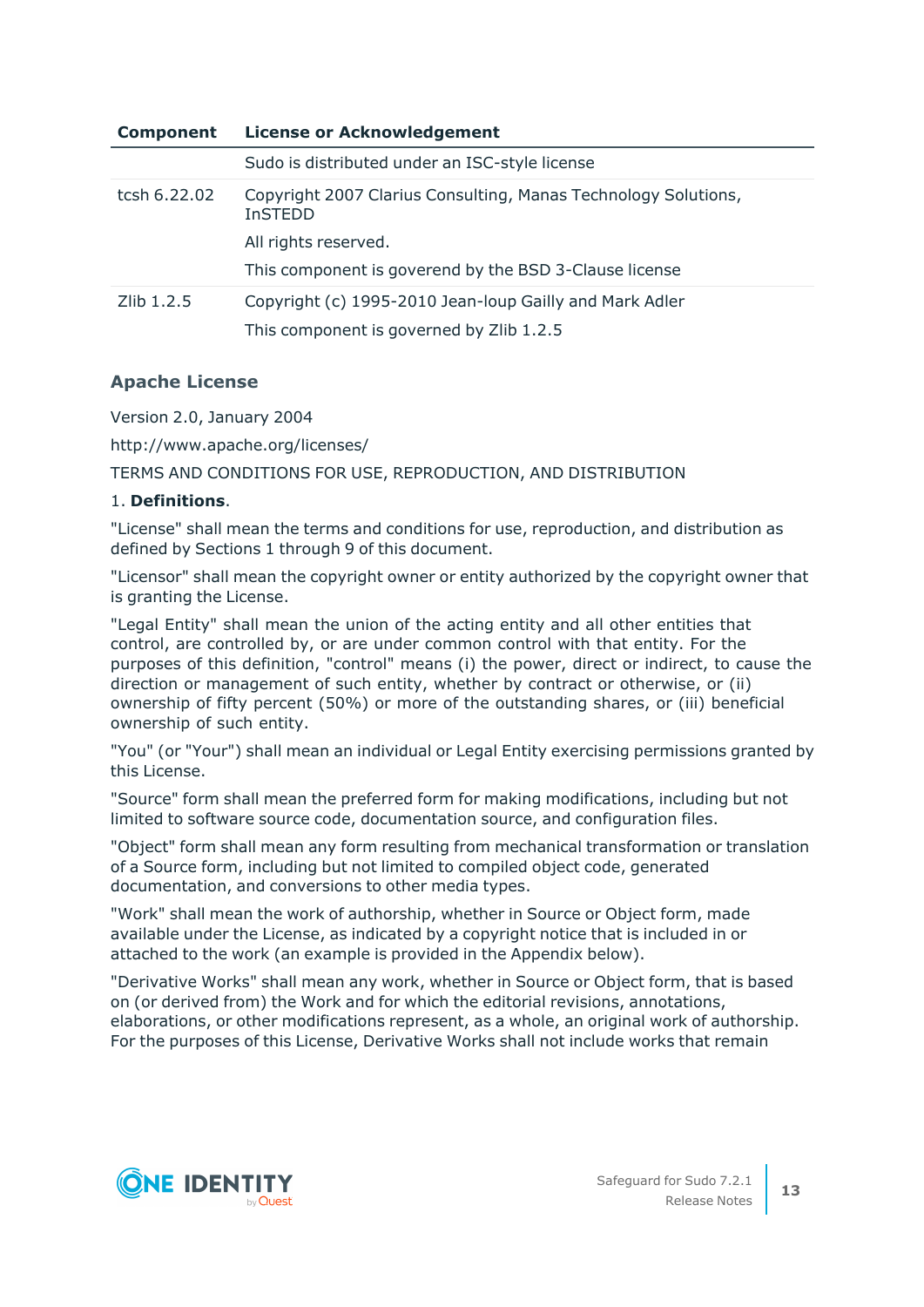separable from, or merely link (or bind by name) to the interfaces of, the Work and Derivative Works thereof.

"Contribution" shall mean any work of authorship, including the original version of the Work and any modifications or additions to that Work or Derivative Works thereof, that is intentionally submitted to Licensor for inclusion in the Work by the copyright owner or by an individual or Legal Entity authorized to submit on behalf of the copyright owner. For the purposes of this definition, "submitted" means any form of electronic, verbal, or written communication sent to the Licensor or its representatives, including but not limited to communication on electronic mailing lists, source code control systems, and issue tracking systems that are managed by, or on behalf of, the Licensor for the purpose of discussing and improving the Work, but excluding communication that is conspicuously marked or otherwise designated in writing by the copyright owner as "Not a Contribution."

"Contributor" shall mean Licensor and any individual or Legal Entity on behalf of whom a Contribution has been received by Licensor and subsequently incorporated within the Work.

2. **Grant of Copyright License**. Subject to the terms and conditions of this License, each Contributor hereby grants to You a perpetual, worldwide, non-exclusive, no-charge, royalty-free, irrevocable copyright license to reproduce, prepare Derivative Works of, publicly display, publicly perform, sublicense, and distribute the Work and such Derivative Works in Source or Object form.

3. **Grant of Patent License**. Subject to the terms and conditions of this License, each Contributor hereby grants to You a perpetual, worldwide, non-exclusive, no-charge, royalty-free, irrevocable (except as stated in this section) patent license to make, have made, use, offer to sell, sell, import, and otherwise transfer the Work, where such license applies only to those patent claims licensable by such Contributor that are necessarily infringed by their Contribution(s) alone or by combination of their Contribution(s) with the Work to which such Contribution(s) was submitted. If You institute patent litigation against any entity (including a cross-claim or counterclaim in a lawsuit) alleging that the Work or a Contribution incorporated within the Work constitutes direct or contributory patent infringement, then any patent licenses granted to You under this License for that Work shall terminate as of the date such litigation is filed.

4. **Redistribution**. You may reproduce and distribute copies of the Work or Derivative Works thereof in any medium, with or without modifications, and in Source or Object form, provided that You meet the following conditions:

(a) You must give any other recipients of the Work or Derivative Works a copy of this License; and

(b) You must cause any modified files to carry prominent notices stating that You changed the files; and

(c) You must retain, in the Source form of any Derivative Works that You distribute, all copyright, patent, trademark, and attribution notices from the Source form of the Work, excluding those notices that do not pertain to any part of the Derivative Works; and

(d) If the Work includes a "NOTICE" text file as part of its distribution, then any Derivative Works that You distribute must include a readable copy of the attribution notices contained within such NOTICE file, excluding those notices that do not pertain to any part of the Derivative Works, in at least one of the following places: within a NOTICE text file distributed as part of the Derivative Works; within the Source form or documentation, if